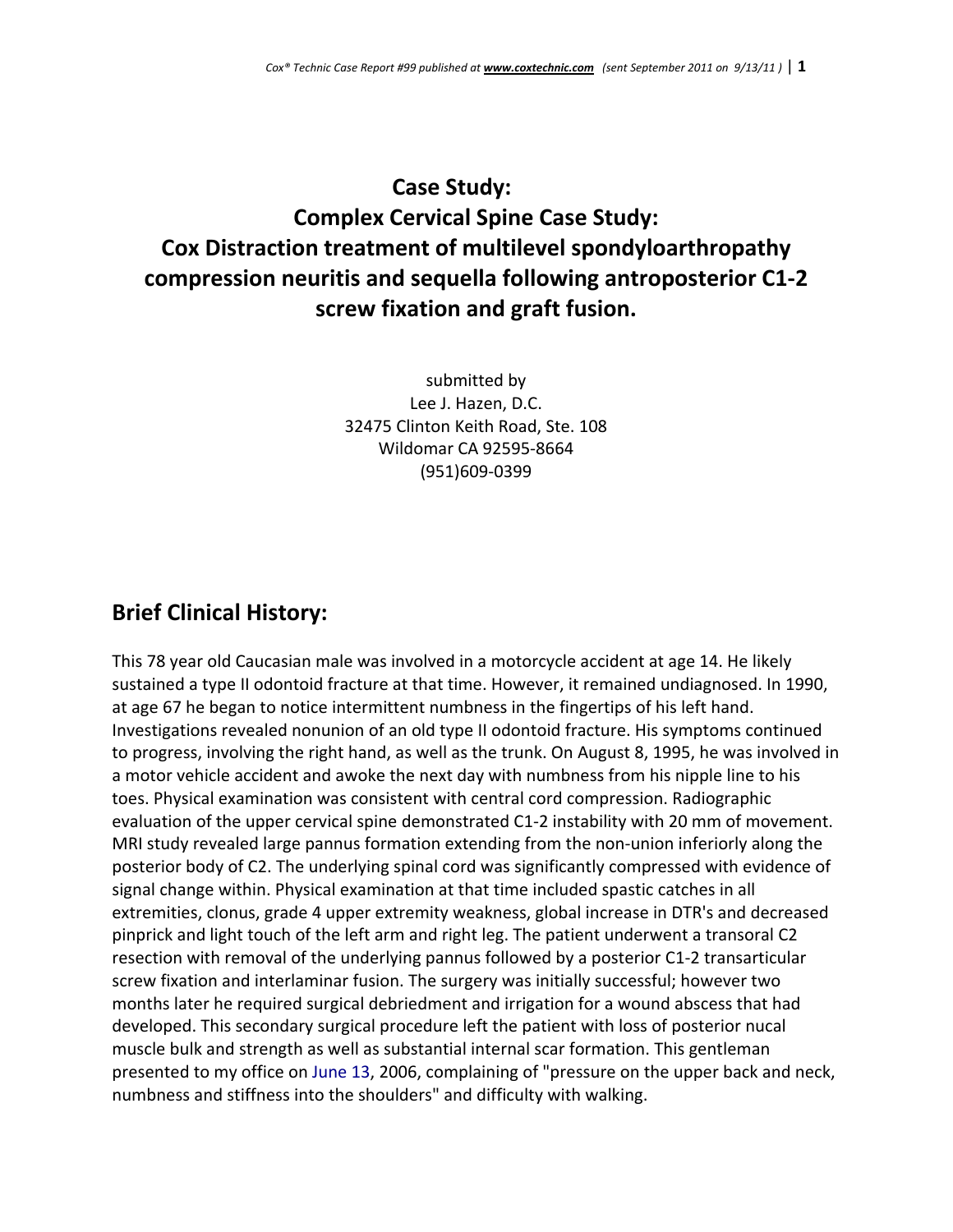### **Examination:**

The patient is a 78 year old male. He is observed to have a mild spastic (neuropathic) gait and was somewhat unsteady. Observation of the posterior neck revealed a significant vertical surgical scar with loss of muscle volume at the midline. Peripheral pulses of the upper and lower extremities were equal bilaterally. Palpation of the lymph nodes in the neck and axilla was within normal limits. Palpation for muscle spasms and pain in the cervical spine was within normal limits. Some tenderness was noted in the bilateral atlantooccipital and cervicothoracic junction respectively. The deep tendon reflexes of the upper extremities are 2/2. Sensory examination of the upper and lower extremities was normal. Muscle strengths were intact at 5/5 throughout the upper extremities bilaterally. Cervical spine range of motion was limited in lateral flexion bilaterally to 5 degrees, bilateral rotation to 20 degrees, flexion to 37 degrees and extension to 24 degrees.



*Note the post‐surgical scar.*



*1990 plain film demonstrating non union through a type II odontoid fracture*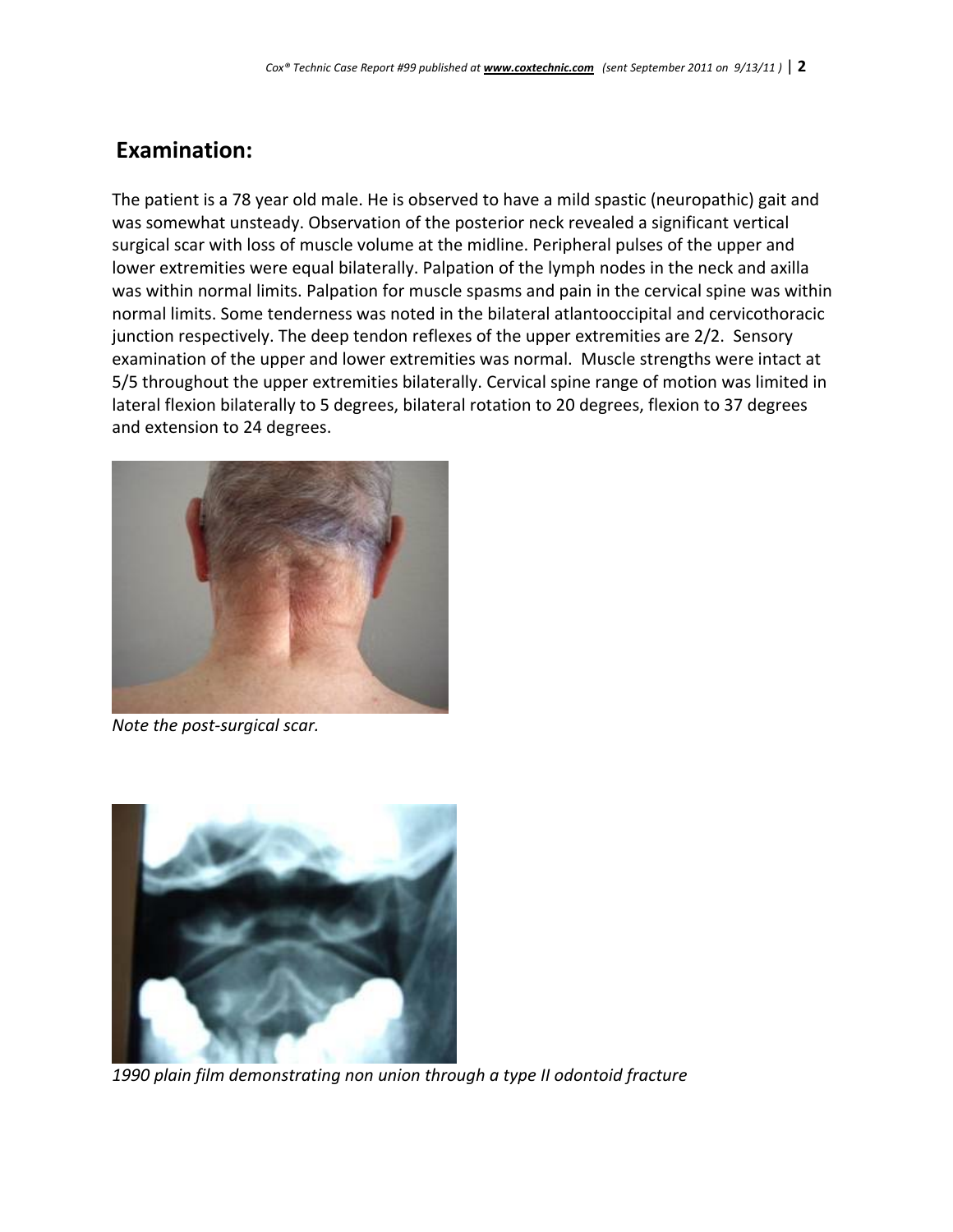*Cox® Technic Case Report #99 published at www.coxtechnic.com (sent September 2011 on 9/13/11 )* | **3**



*1990 CT scan demonstrating nonunion through a type II odontoid fracture*



*1995 post MVA plain film demonstrating nonunion through a type II odontoid fracture with flexion/extension 20 mm instability*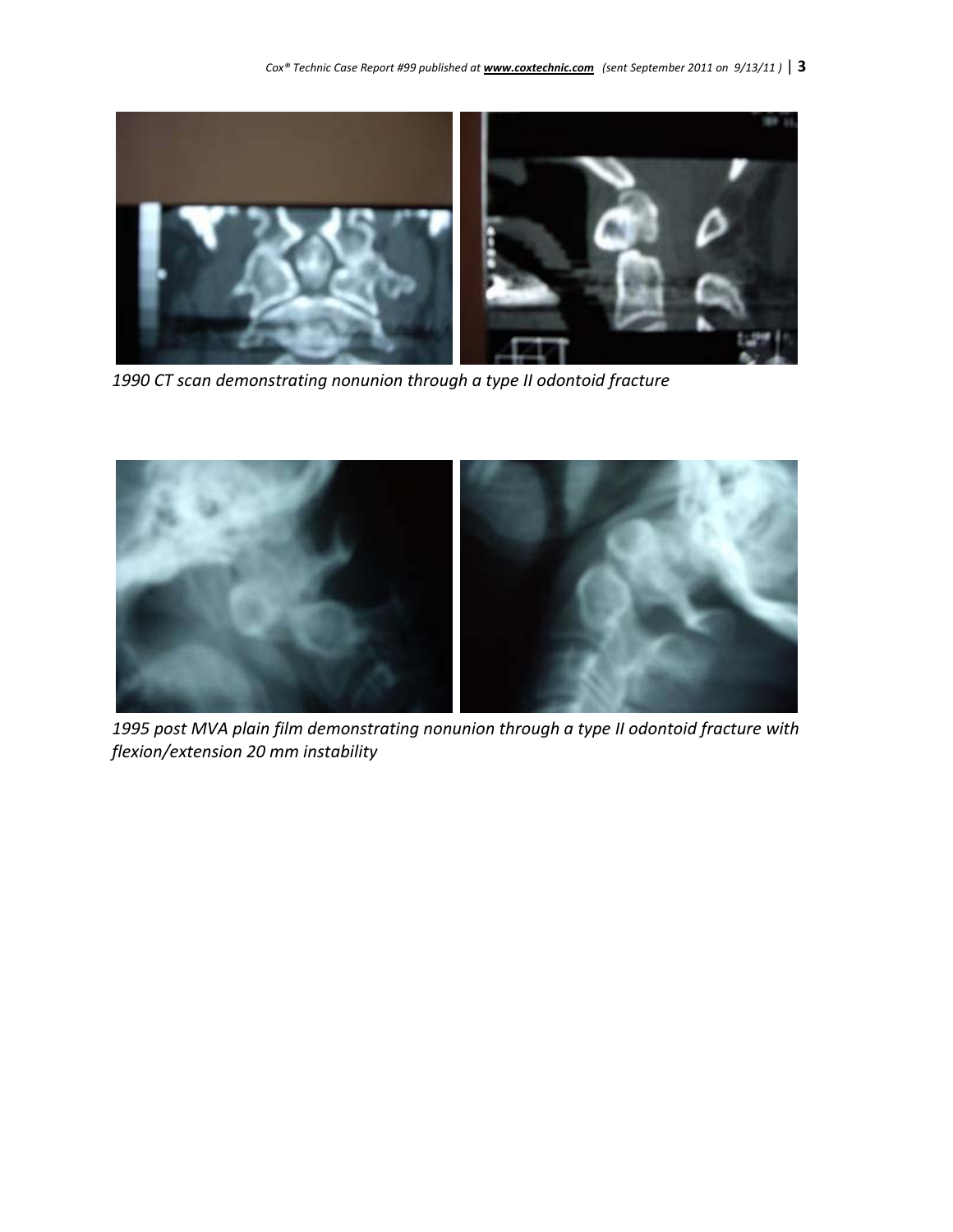

*MRI study revealed large pannus formation contacting the cord and extending from the non‐ union inferiorly along the posterior body of C2.*



*1996 post‐surgical plain film with stabilizing screw fixation*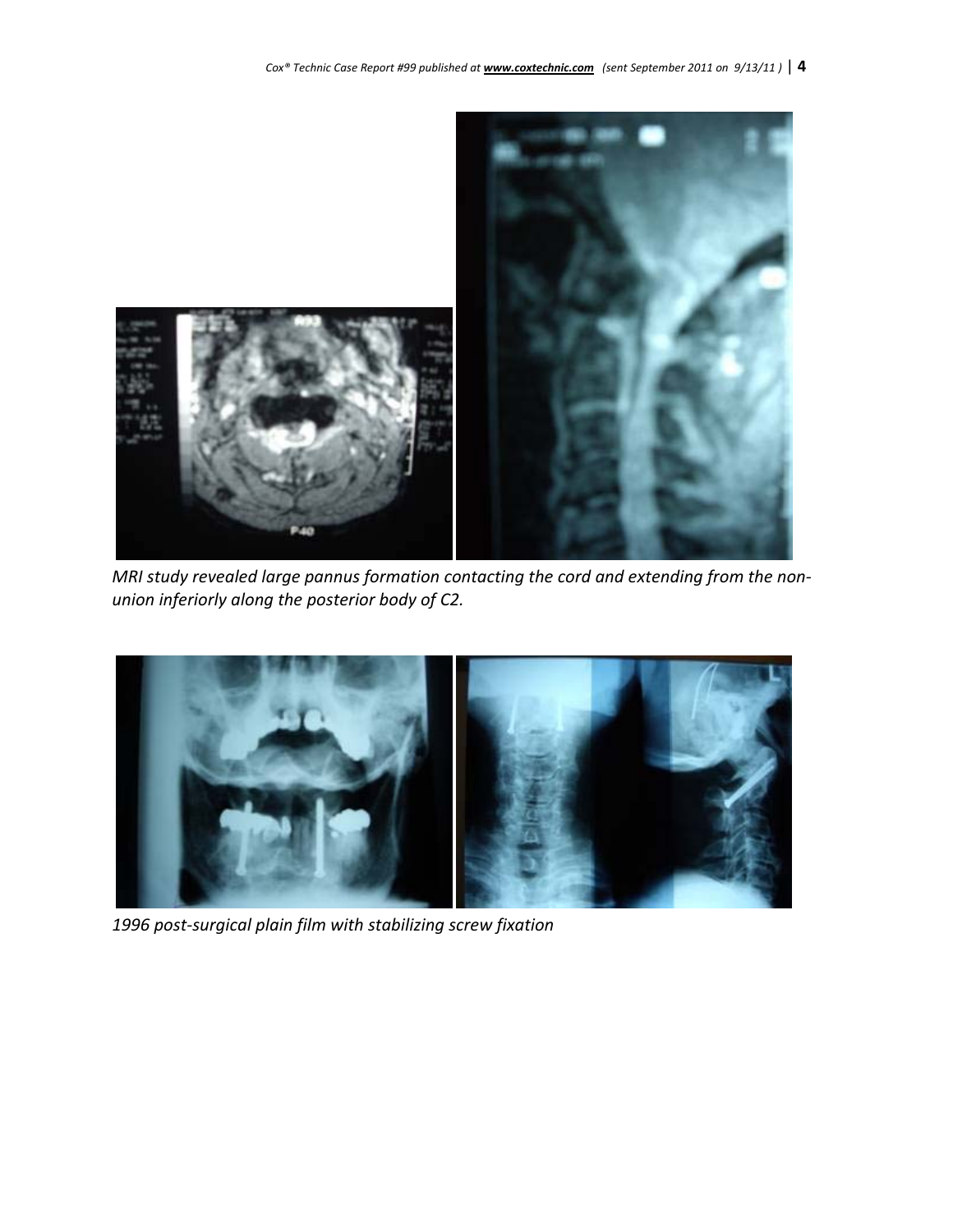

*1996 post‐surgical CT scan with stabilizing screw fixation*



*2006 plain film showing advanced degenerative changes*

#### **Impression:**

Post‐surgical cervical degenerative stenosis C2‐7

### **Treatment goals:**

The initial treatment goals were to relieve the pressure sensation, stiffness, reduce spasticity on ambulation, and reduce spinal stenosis with decompression manipulation while gradually increasing the patient's activities of daily living. This patient was told that if he had not improved 50% within 4‐6 weeks that he would be referred to another physician.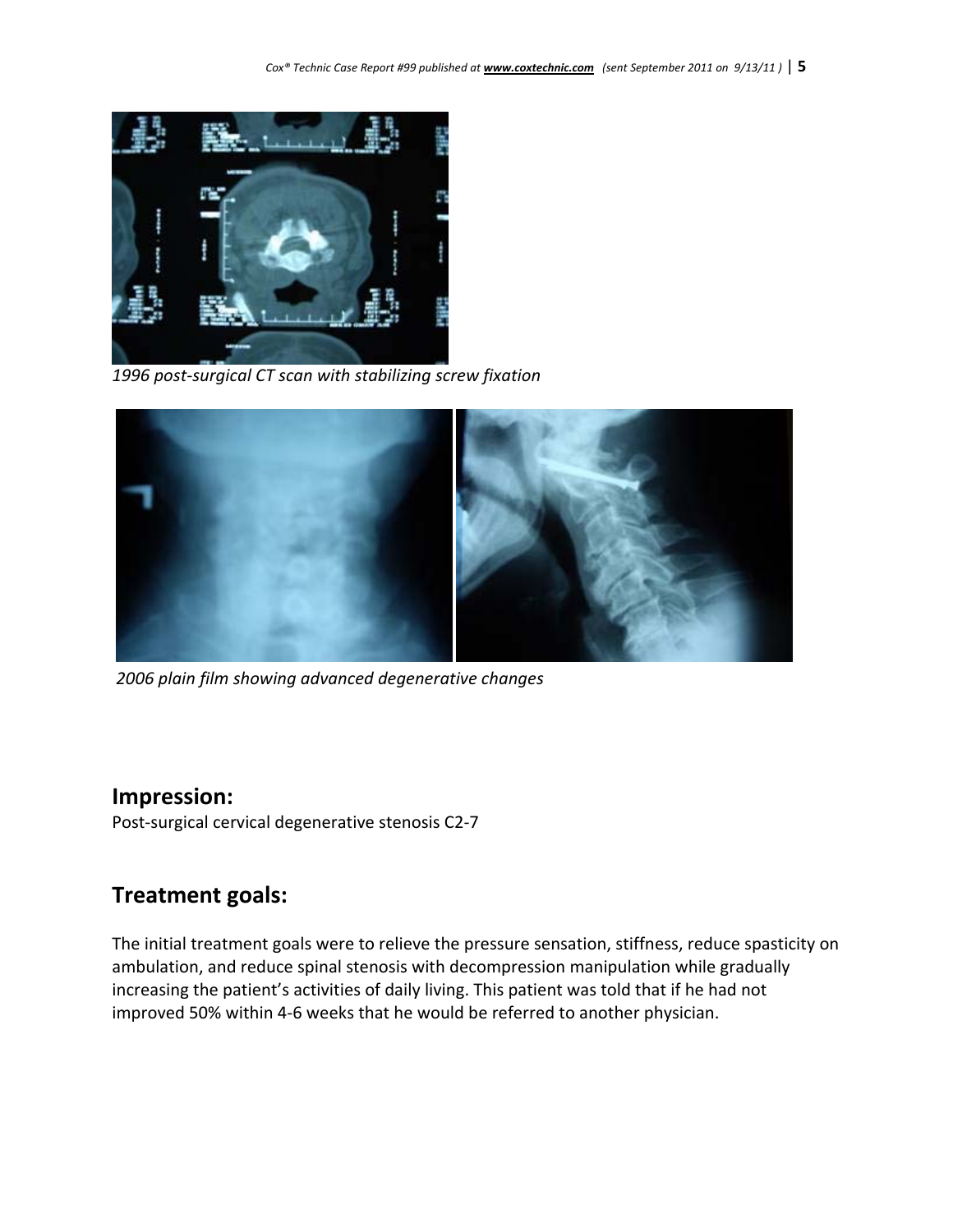# **Treatment Methods:**

This patient was treated with cervical spine long Y‐axis distraction with range of motion at the adjacent levels to the fused segments (Protocol I) utilizing the Cox7 Table's cervical headpiece hand‐held (without restraints), consisting of three 20‐second long Y‐axis distraction applications. Each 20‐second interval consisted of five 4‐second pumps. Distraction included decompression of the thoracic spine to T8‐9. During this adjustment, cavitation was often heard and felt. This patient received a 30 minute massage of the cervical spine, shoulders and thoracic spine prior to the distraction to facilitate a decrease in muscular tonus and resistance. Treatment began on 6‐13‐06. He received 3 treatments per week for 3 months. In the fourth month he was seen 2 times per week. He continues as of this writing to be seen one treatment per week.



*This is the contact hold for treatment application*.

## **Treatment Outcomes:**

Treatment resulted in progressive relief of the cervicothoracic pressure, numbness and stiffness. His gait and balance has improved. There was no iatrogenesis or increasing of patient pain with the procedures outlined here. Within the first month of care, the symptoms were 50% overall improved. There was a slow but progressive decrease in the intensity, frequency and duration of the symptoms over the following three months. He now describes his overall treatment outcome as greater than 70% overall improved.

### **Discussion:**

Cervical stenosis with resultant radicular and/or neurological complaints may be difficult to manage with both conventional allopathic and chiropractic treatment. This is particularly true when there have been multiple surgical procedures and subsequent osteodegenerative biomechanical sequella. There is an ever narrowing list of treatment choices left to the physician as the complexity of the case increases. This case study describes a successful outcome with the implementation of the Cox Distraction adjusting procedures coupled with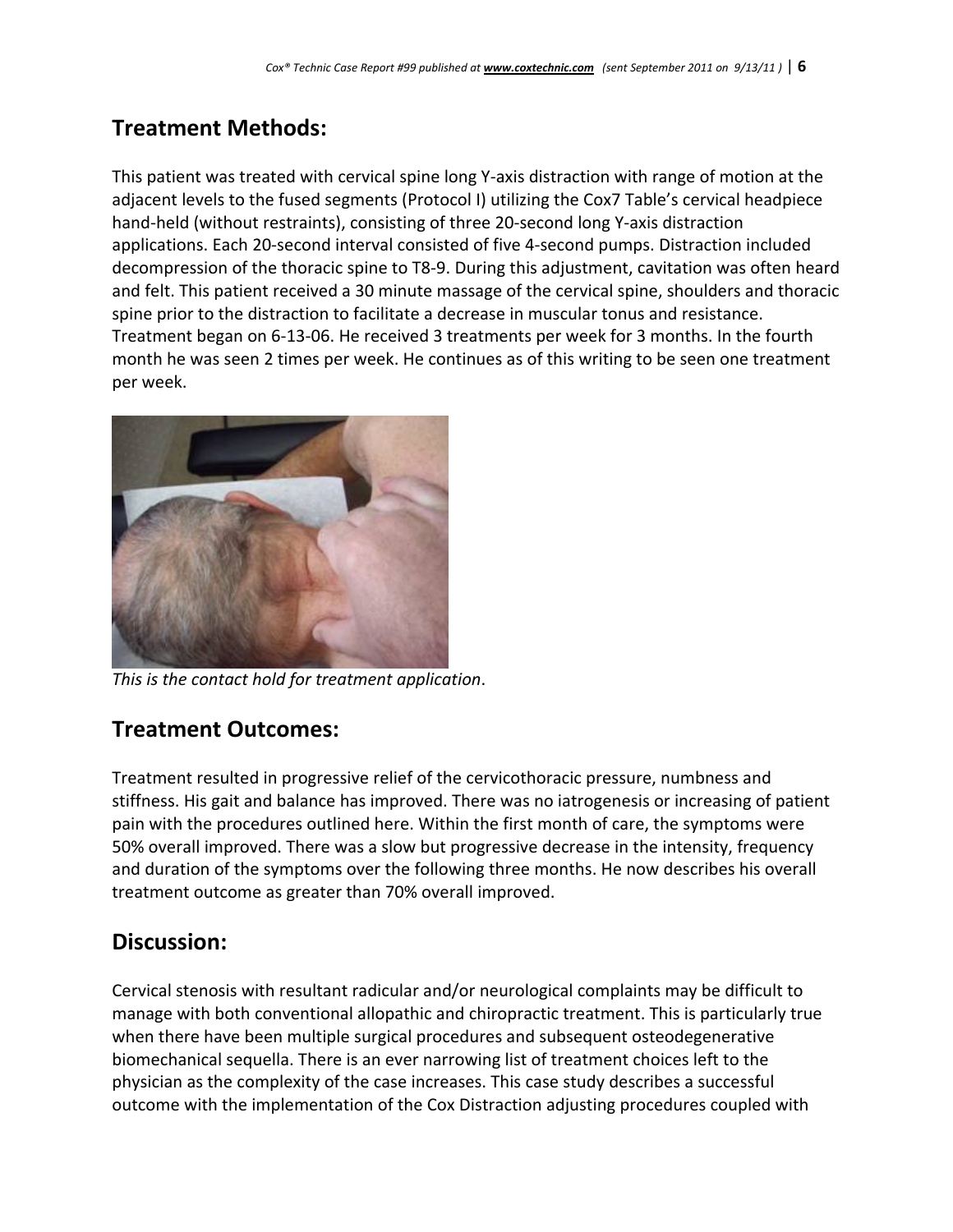massage therapy. It may be hypothesized that the success of this complex case can be found in the applied use of treatments derived from empirically based, and research driven biomechanical science. This patient had experienced at least four separate episodes (two MVA's, surgical fusion, surgical debriedment and removal of wound abscess) of central neuroinflammation. It has been hypothesized that nerve root injury produces neuroimmunologic and neurochemical changes, sensitizing the spinal cord and causing pain responses to manifest with greater intensity and longer duration after re-injury. (3) This alone would logically decrease the likelihood of a positive treatment outcome in this case. As this is a clear musculoskeletal condition, it would be well to recall the central tenets of spinal mechanical disease and its two etiologies: mechanical and chemical.

Mechanical pathology causes altered motion, mechanoreceptor stimulation, and neural compression that may become sufficient to initiate neurological disease. (4) There is also chemical pathology ‐ inflammation of joints, disc, and neural tissue. This is instituted by injury and irritation resulting in the introduction of nuclear material into or outside the confines of the annulus fibrosus of the intervertebral disc or the formation of nociceptive stimulation by hormone (prostaglandin) and vasomotor (substance P, kinins, serotonin, histamine, potassium, calcitonin gene related peptide), and waste products (lactic acid, pH change, etc.) chemical excitation within the disc, joints, and soft tissues of the spine. Together these mechanochemical factors account for much of the presenting symptomatology.

Flexion distraction manipulative therapy may be an effective treatment option for these often‐ difficult cases as it addresses these mechanochemical factors.

It has been documented that under flexion of the cervical and lumbar spine the neuroforamen increase by 28% in size. Conversely, at extension a decrease in the size of the neuroforamen of up to 20% was recognized. (1,2) Flexion distraction reduces intradiscal pressure, decompresses lesions, and activates spinal and paraspinal receptors that are contained in the zygapophyseal joint capsule, muscle spindles, intervertebral discs, and ligament of the spine. A possible mechanism for hypoalgesia effect with spinal manipulative therapy includes activation of a central control mechanism, activation of zygapophyseal joint capsule stretch reflex-mediated inhibition, and afferent discharges from cutaneous receptors, muscle spindles, mechanoreceptors, and free nerve endings in the annulus fibrosus and ligaments of the spine.

Flexion distraction has gained increased credibility as a therapeutic modality for treatment of spinal pain. It is one of the most widely used techniques in chiropractic and is used strongly in intervertebral disc derangements, stenosis as well as simple back pain. From the complex to the simple, the severe to the mild, it increasingly appears that Cox® Technic Flexion Distraction is both safe and effective as the treatment of choice among the myriad of treatment options available, and particularly so when the treatment options are restricted due to complicating factors.